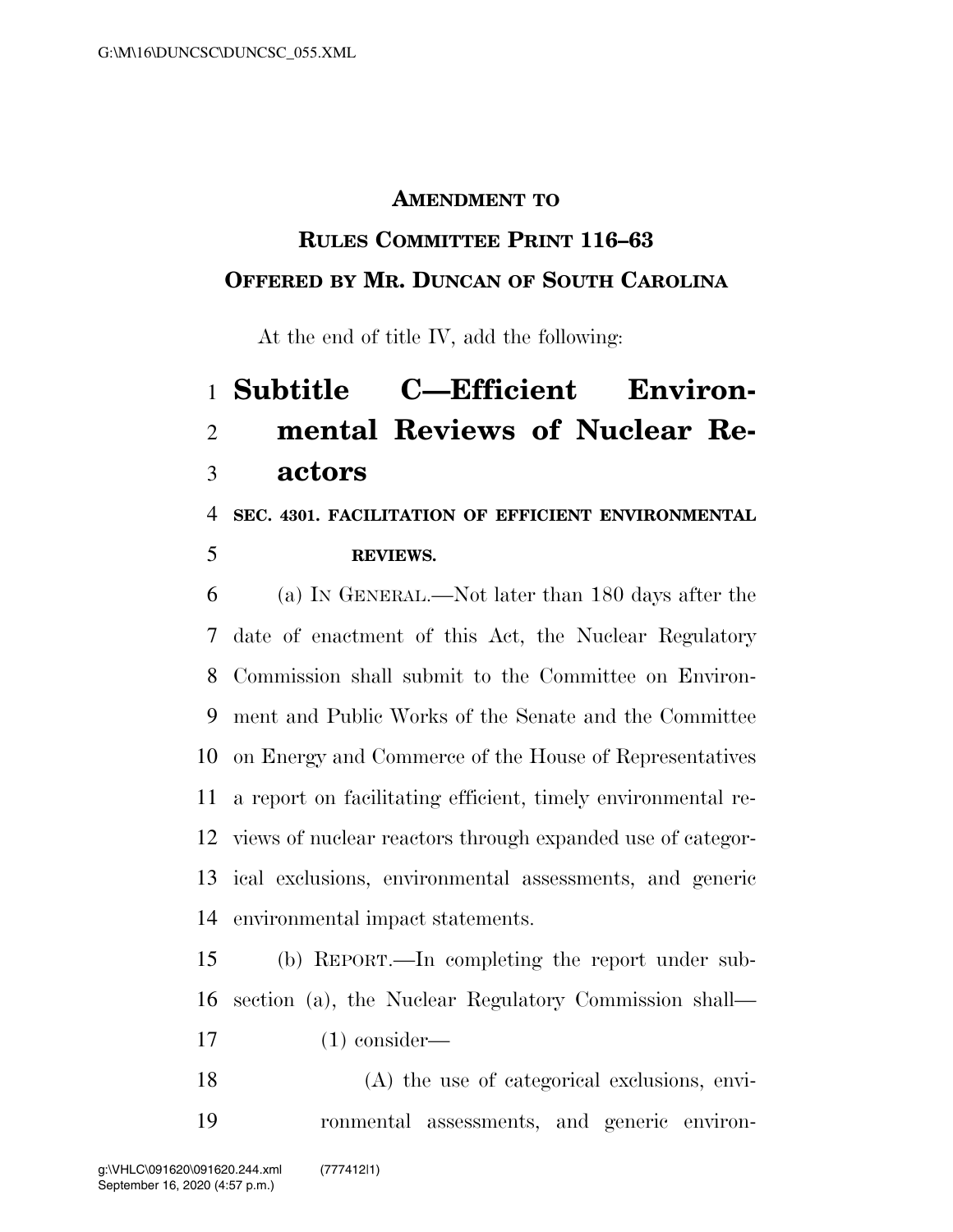| $\mathbf{1}$   | mental impact statements by other Federal         |
|----------------|---------------------------------------------------|
| $\overline{2}$ | agencies and the applicability of such categor-   |
| 3              | ical exclusions, environmental assessments, and   |
| $\overline{4}$ | generic environmental impact statements for ac-   |
| 5              | tions relating to nuclear reactors;               |
| 6              | (B) existing categorical exclusions, environ-     |
| $\overline{7}$ | mental assessments, and generic environmental     |
| 8              | impact statements of the Commission that          |
| 9              | eould be applied in whole or in part to construc- |
| 10             | tion permits, early site permits, or combined li- |
| 11             | cense applications for nuclear reactors;          |
| 12             | (C) the potential to use other Federal or         |
| 13             | State environmental permitting, or permitting     |
| 14             | from units of local government, in lieu of some   |
| 15             | portion of the environmental impact statement,    |
| 16             | or environmental assessment, for an action re-    |
| 17             | lating to a nuclear reactor;                      |
| 18             | (D) opportunities to coordinate the devel-        |
| 19             | opment of environmental assessments or envi-      |
| 20             | ronmental impact statements with other Fed-       |
| 21             | eral agencies for greater efficiency; and         |
| 22             | (E) new categorical exclusions that could         |
| 23             | be applied to actions relating to advanced nu-    |
| 24             | clear reactors (as defined in section 3 of the    |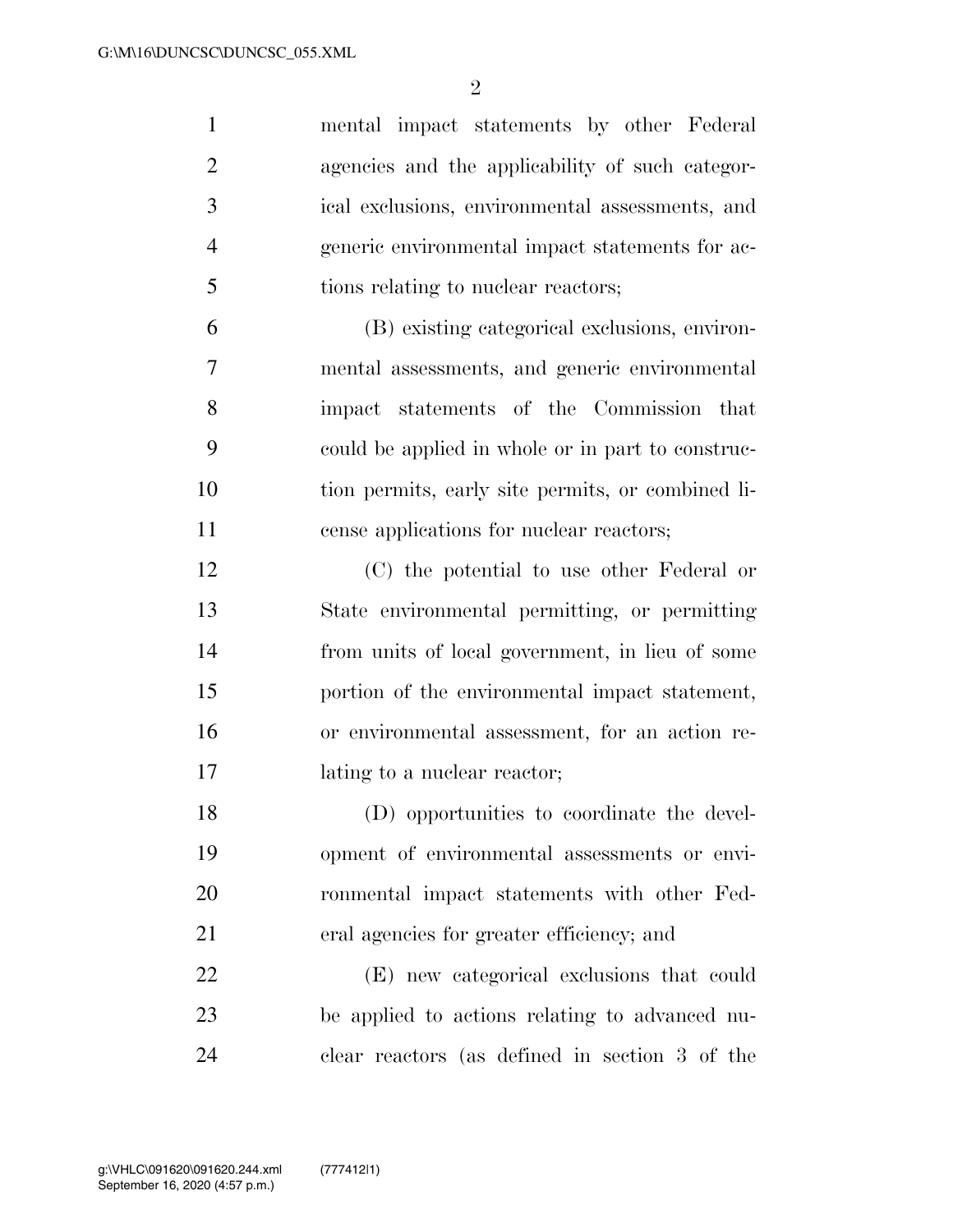| $\mathbf{1}$   | Nuclear Energy Innovation and Modernization          |
|----------------|------------------------------------------------------|
| $\overline{2}$ | Act (42 U.S.C. 2215 note); and                       |
| 3              | $(2)$ include a schedule for promulgating the rule   |
| $\overline{4}$ | required under subsection (c).                       |
| 5              | (c) RULEMAKING.—                                     |
| 6              | (1) IN GENERAL.—Not later than 3 years after         |
| 7              | the date of enactment of this Act, the Nuclear Regu- |
| 8              | latory Commission shall promulgate a final rule—     |
| 9              | (A) establishing an optional generic envi-           |
| 10             | ronmental impact statement for actions relating      |
| 11             | to nuclear reactors that may be used in the          |
| 12             | process for issuing a construction permit, early     |
| 13             | site permit, or combined license; and                |
| 14             | $(B)$ amending section 51.20 of title 10,            |
| 15             | Code of Federal Regulations, to eliminate the        |
| 16             | list in such section of types of actions that re-    |
| 17             | quire an environmental impact statement or a         |
| 18             | supplement to an environmental impact state-         |
| 19             | ment to allow for the use of environmental as-       |
| 20             | sessments and categorical exclusions for such        |
| 21             | actions, as appropriate.                             |
| 22             | $(2)$ REQUIREMENTS.—To the maximum extent            |
| 23             | practicable, in promulgating the final rule under    |
| 24             | paragraph (1), the Nuclear Regulatory Commission     |